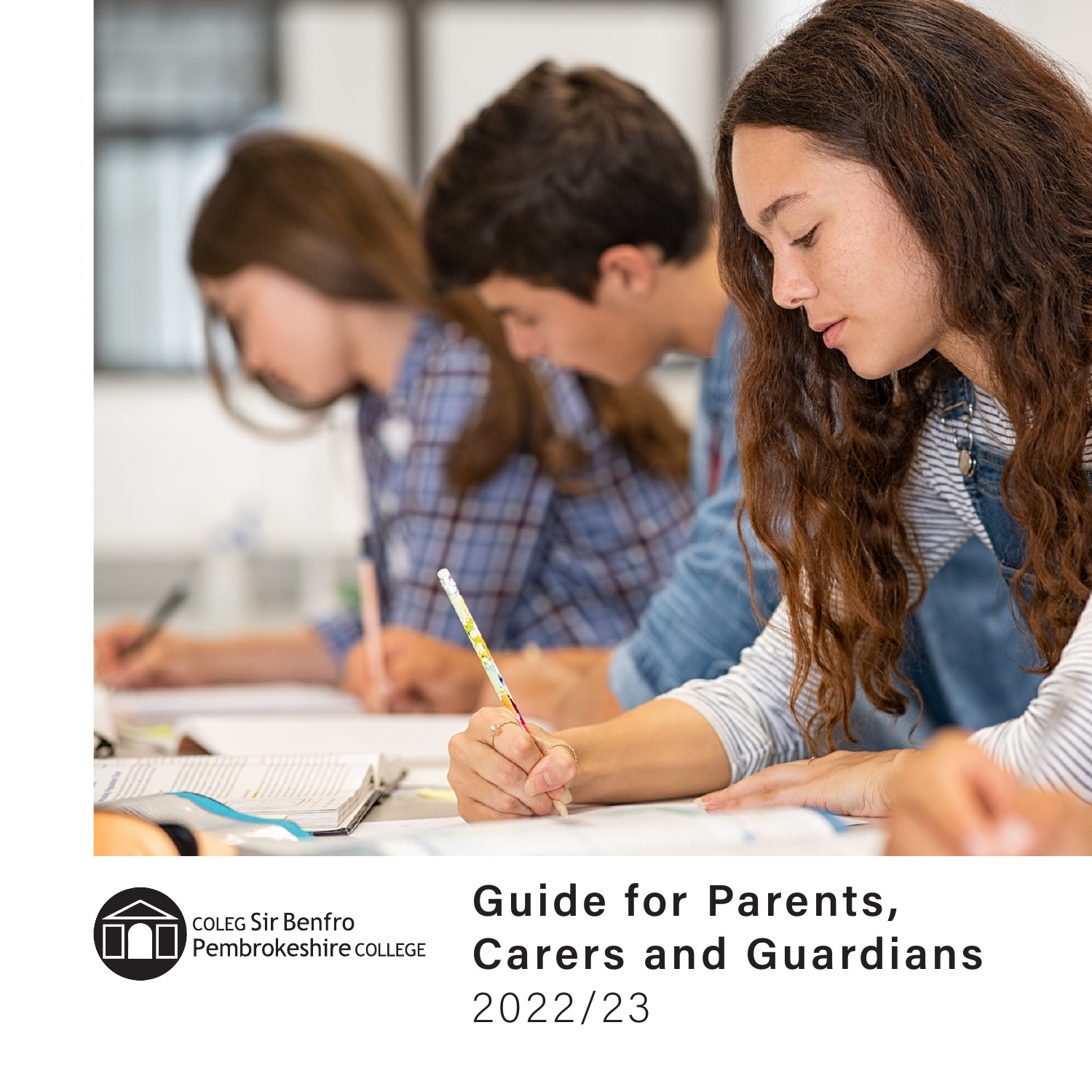This brochure is available in Welsh - Mae'r llyfryn hwn ar gael yn Gymraeg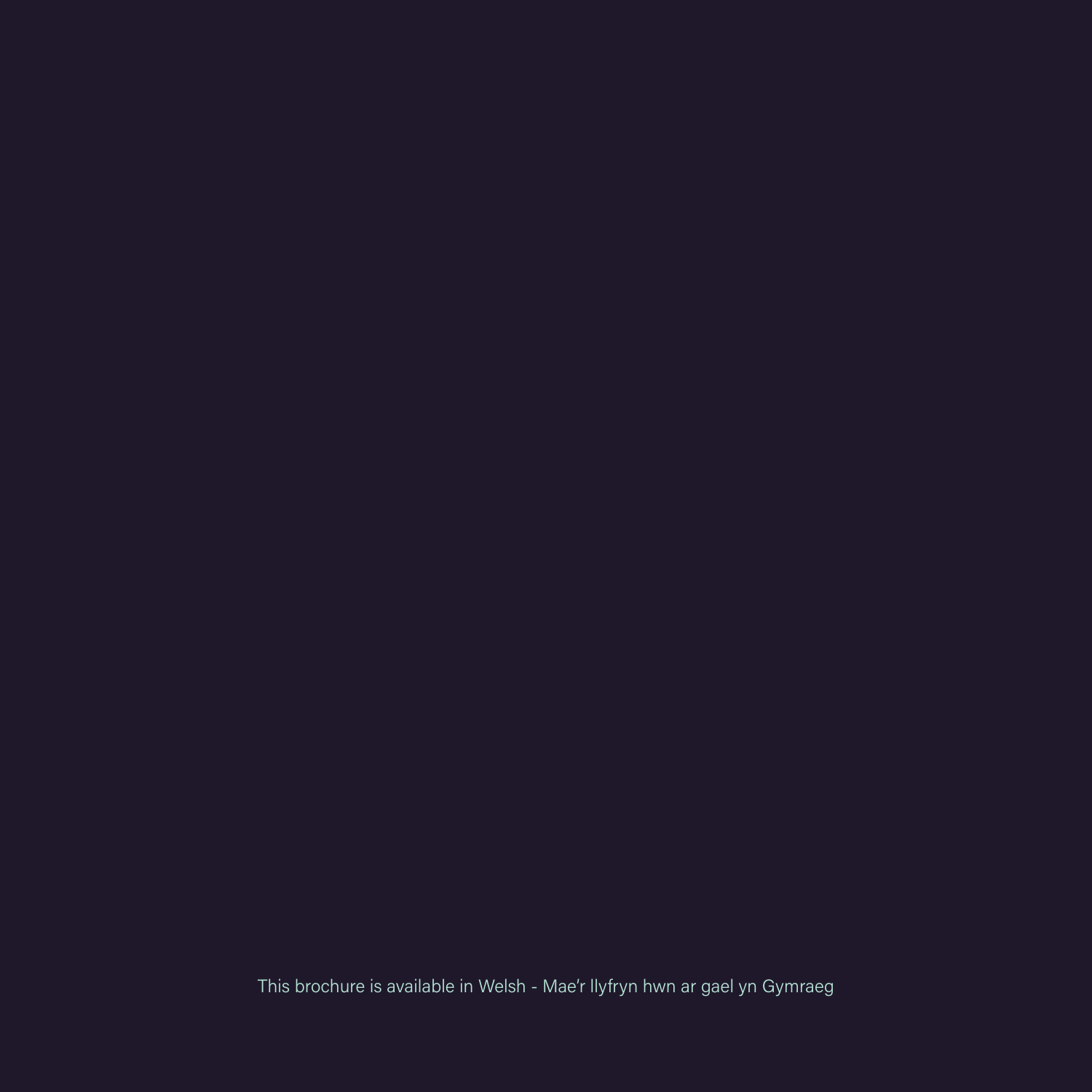# CONTENTS CONTENTS

04. Our mission 05. Our learning programmes 06. Academic support 08. Pastoral support 10. Keeping learners on track

03. Welcome

- 12. Innovative teaching
- 14. Aiming high
- 16. Our partnership with you
- 18. Useful information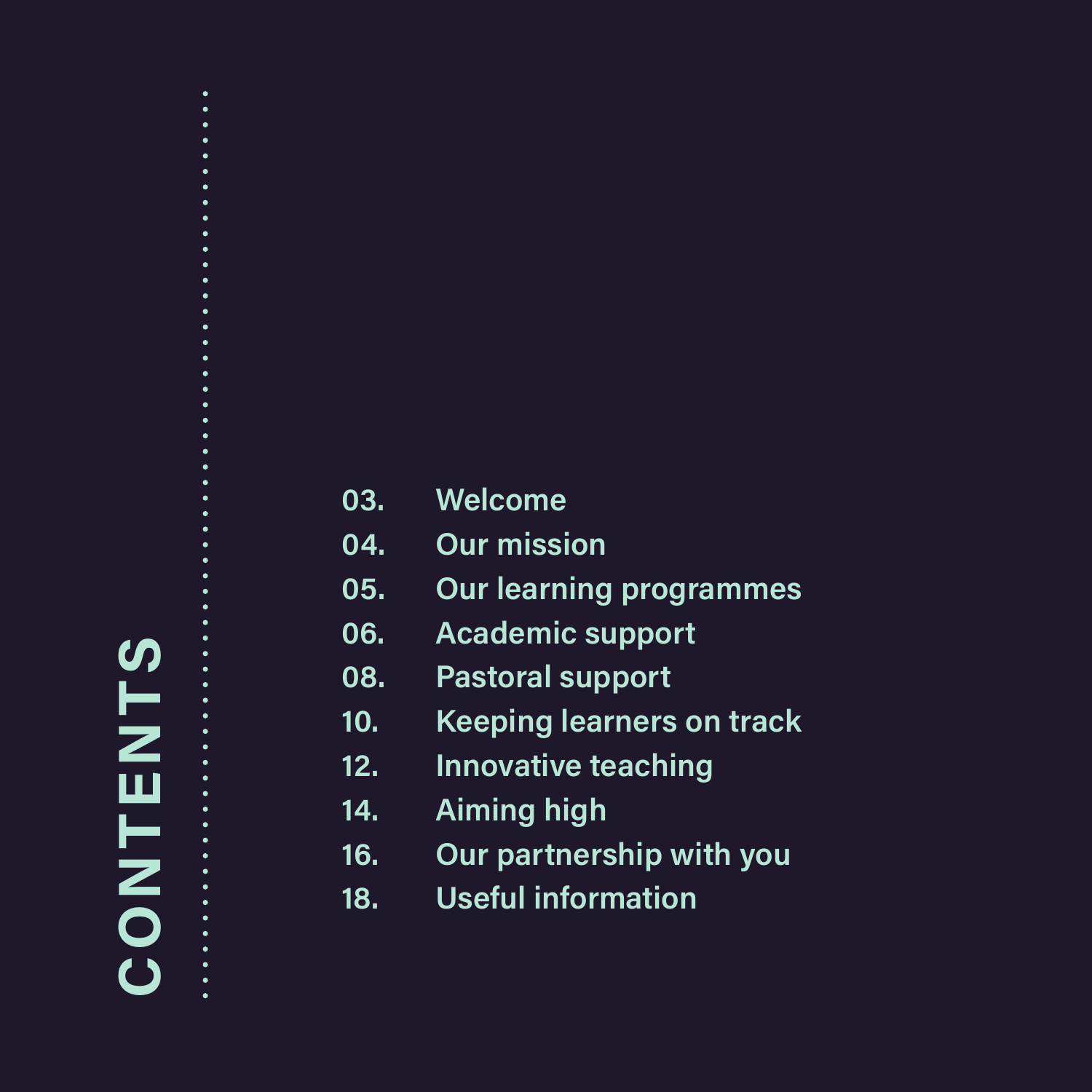## Welcome

Welcome to Pembrokeshire College. As the county's largest provider of post-16 education we pride ourselves on providing a unique set of facilities aimed at equipping our learners with the skills they will need either for further study or future employment.

We feel privileged that your son or daughter has chosen to continue their education with us. Whilst the transition to a new environment can be daunting, please be reassured that we have an excellent support system in place to help ensure that your son or daughter is able to achieve their full potential whilst studying with us.

Learners will study in our state of the art facilities, taught by an expert team of qualified teaching staff many of whom also have years of industry experience. A personal tutor will ensure that they stay on track and regular updates ensure that you are kept in the loop.

In this guide is information that we hope you will find useful as your son or daughter settles into College life. If you have any queries or concerns, please do not hesitate to contact us.

Dr Barry Walters, Principal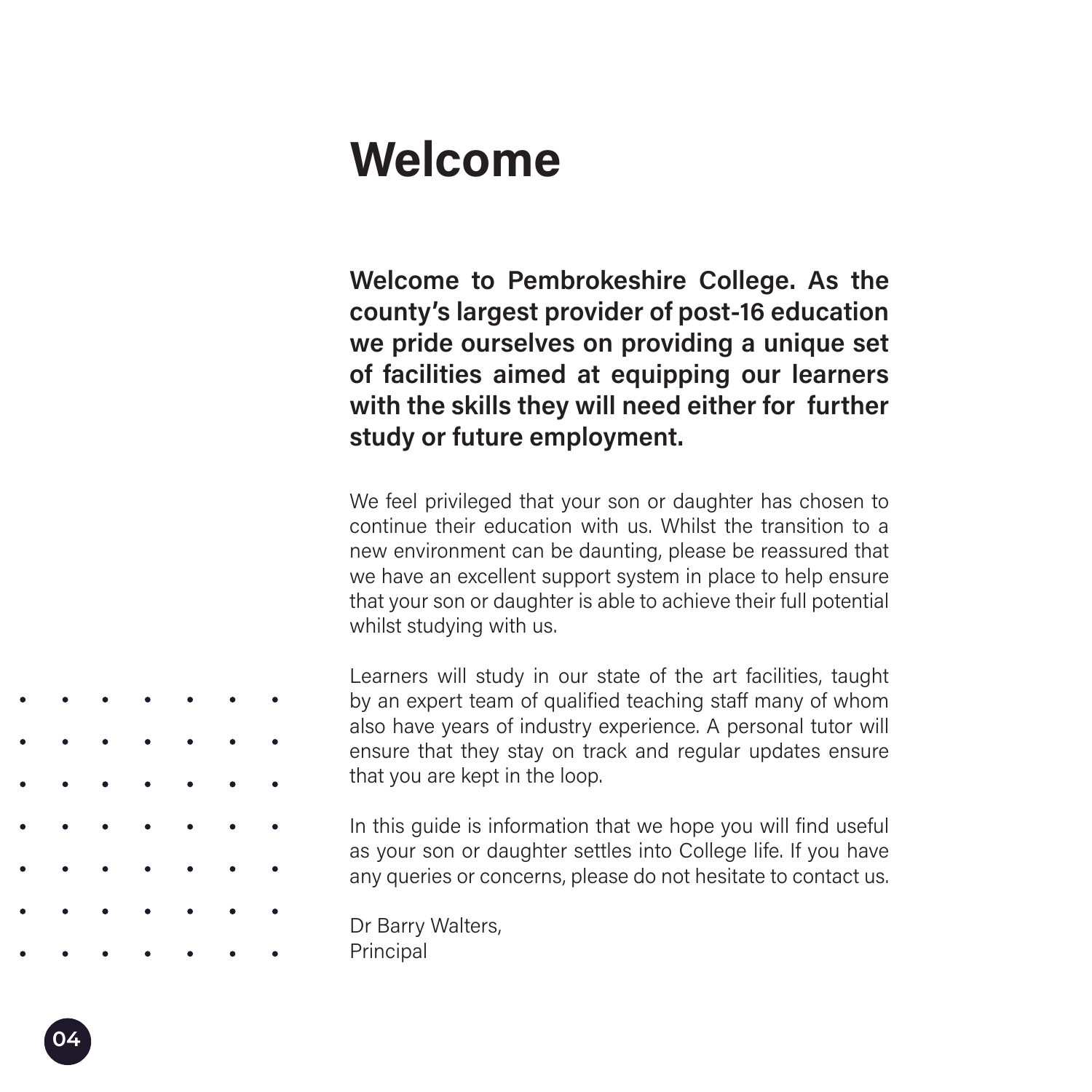# Our Mission

To inspire excellence, empower individuals and develop the future workforce. **"**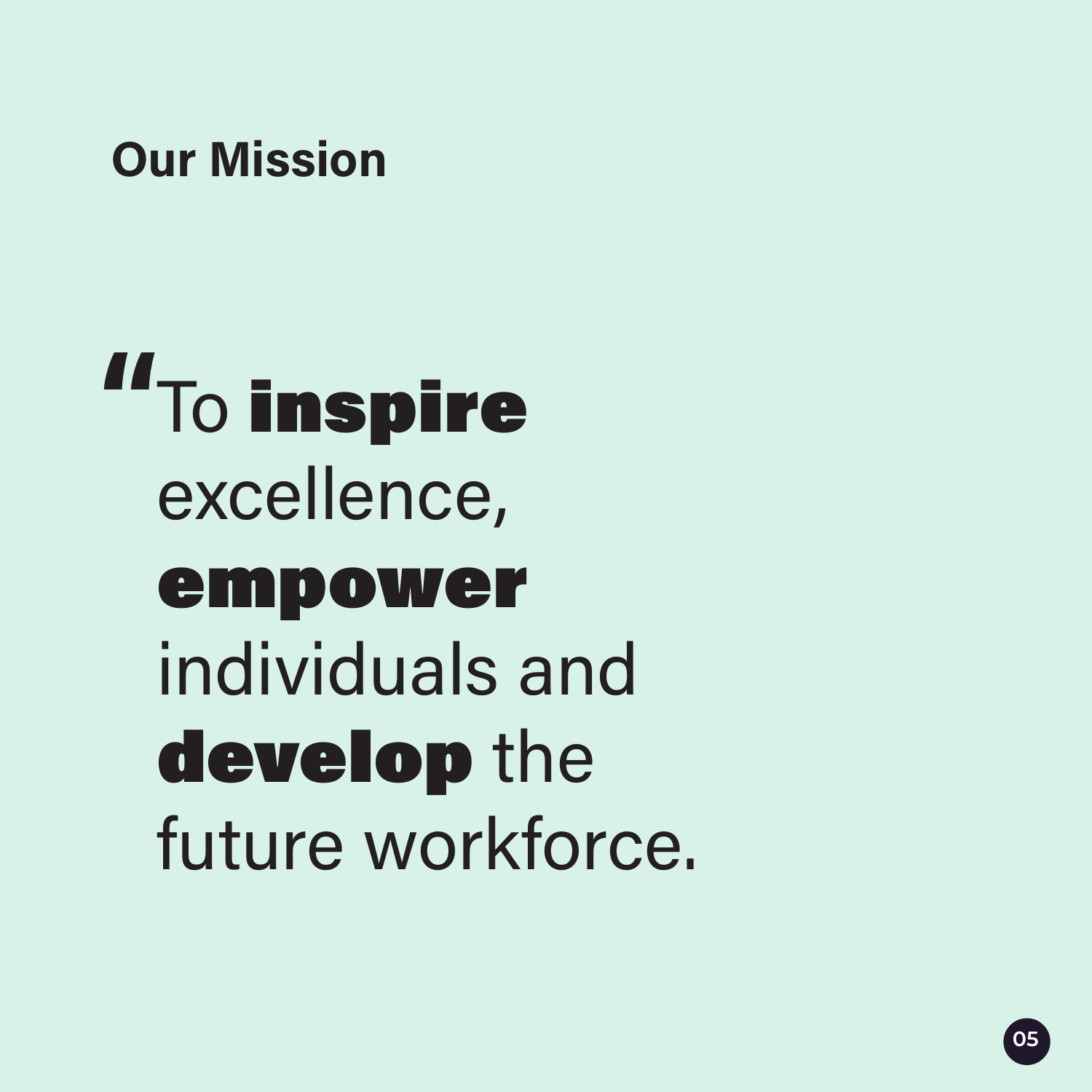# Our Learning Programmes

We are pleased to be able to offer over 100 full-time courses to school leavers ranging from entry level through to level 3 and above.

Our learning programmes are made up of a main qualification, such as health or motor vehicle, plus smaller qualifications which need to be studied alongside the main qualification and may include literacy and numeracy or the Welsh Baccalaureate.

Below are some of the main types of qualifications that we offer

Entry Level: Engagement & Traineeships - These pre-entry and entry level programmes are designed for young people with few, or no, GCSEs, who are unsure of their next step after leaving school.

Independent Living Skills - These programmes are designed for students who may have followed a School Action Plus programme or an Alternative Curriculum, or perhaps attended some additional support sessions, had LSA support in classes, or attended a SEN School.

Levels 1-3: Further Education (FE) - FE programmes range from Entry Level 1 through to Level 3 and include A-levels and Extended Diplomas. Many programmes include a work experience element.

Level 2-3: Apprenticeships - These programmes require the learner to be employed. The learner will typically spend one or two days per week in College with the remainder being spent with the employer.

Levels 4-7: Higher Education (HE) - Delivered in association with the local universities, these programmes allow learners to progress to study for a degree level qualification without needing to move away to university.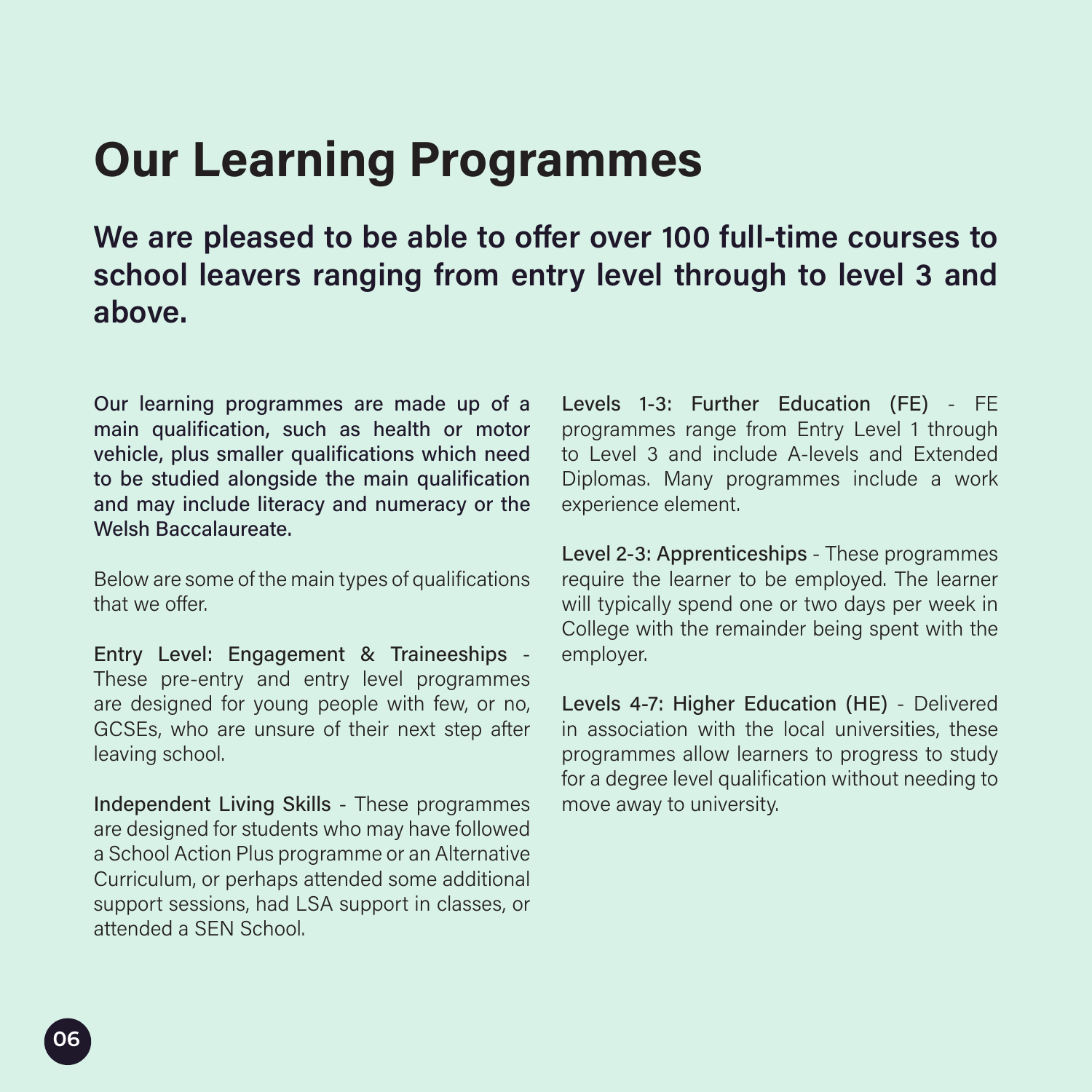# The Application Process

## The application process is now online but our Admissions Team are always on-hand to provide support if needed.

Apply to College: All learners need to complete an application form online via the College website: pembrokeshire.ac.uk

Attend an Information Event: Before we can offer a place on a course, all learners will be invited to attend an information event - this could be either face-to-face or online. This session is aimed at making sure we place learners on the right course for their ability and future ambitions.

Upload Results: Where a learner's place is dependent upon their GCSE grades, they must upload their results to their OnTrack account. Learners will be sent details of how to do this.

Attend on Induction Day: It's important that learners attend their Induction Day to meet other learners, find out their timetable and prepare for starting College.

Induction Period: During the first six weeks of term all learners are monitored closely to make sure that they are on the right programme at the right level.

# Transition Support

During Year 11, learners will have access to a wide range of transition support to prepare them for the move to College. Transition activities could include: 1-1 guidance, College tours and tasters. Applicants with Additional Learning Needs will be invited to link days and we will attend school annual reviews where appropriate. We have a dedicated Transition Team to support all our learners with ALN.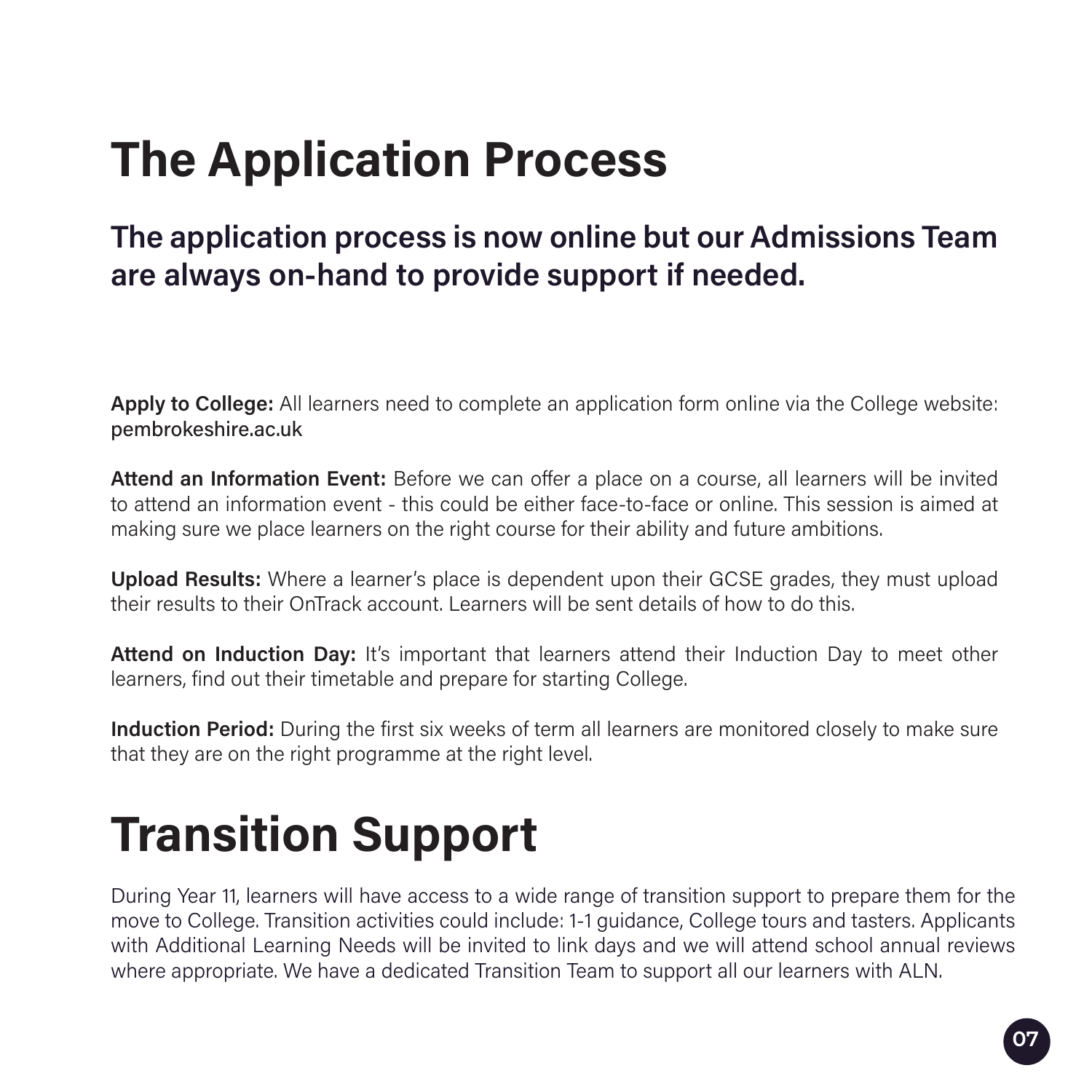# Academic Support

## Learners have access to an extensive team of professional, experienced and committed support staff.

## Communication Support Workers (CSWs)

CSWs provide classroom and workshop support on a one-to-one basis for learners who are deaf or hearing impaired. They provide signing and adapted materials and resources.

## Learning Coaches

Learners have access to a Learning Coach who can aid their academic transition from school to College and provide academic support for assignments, exam preparation, organisation, etc.

## Learning Support Assistants (LSAs)

LSAs provide classroom, workshop and drop-in support on a one-to-one and group basis. The support varies from assisting teaching staff with classroom management to supporting individual learners needs, including literacy and numeracy. The LSAs also provide personal support to assist in day-to-day activities such as mobility, medical needs, feeding and personal care.

## Skills Support Advisors

The Skills Support Advisors provide support for learners undertaking GCSEs and Essential Skills. They can provide assignment support, proof reading etc.

## Special Transport

Special transport arrangements are available, please contact the Learning Support Manager: 01437 753 304.

## Specialist Examination Assessor

A Specialist Examination Assessor provides a diagnostic assessment for exam arrangements, and assessing reasonable adjustments in accordance with the Equality Act 2010 e.g. use of a laptop, scribe or reader, extra time or access to a separate room to sit exams.

## The Pastoral Coach Team

All the College Faculties have a pastoral coach who is there to provide well-being support for learners in addition to their personal tutors.

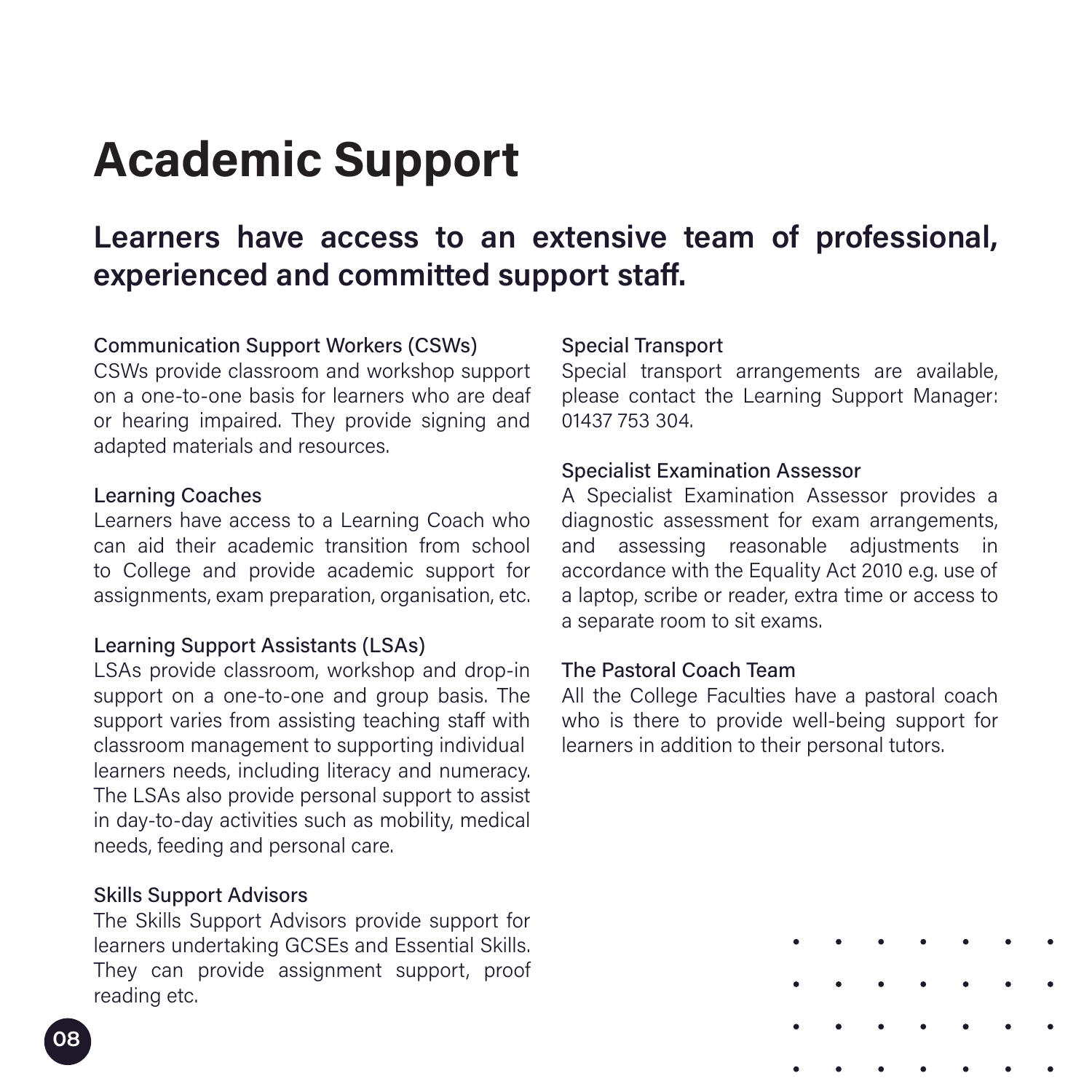# Pastoral Support

## The well-being of our learners is just as important as their academic success.

## **Careers**

Our Guidance team provide impartial careers advice to all learners.

## Counsellor

College Counsellors provide one-to-one, group and online counselling. The College Counsellors are Assist trained.

## Cynnydd Team

The Cynnydd team provide 1-1 support, pastoral care and advice to learners aged 16-24, who are experiencing difficulties or barriers which are preventing them from achieving their potential.

## Finance Advisor

We an assist learners in applying for an Educational Maintenance Allowance (EMA), to help with the costs of studying, or accessing the Financial Contingency Fund (FCF) which can help with a contribution towards essential course costs such as books, equipment or uniform. Both awards are means-tested.

## Health and Well-being Co-ordinator for Learners

To support learners on a one-to-one and group basis with any Well-being matters/activities.

#### Health Care Assistant

There is a College Health Care Assistant to support learners with any health related issues which may impact on their studies and to support parents and learners to complete Health Care Plans.

## Safeguarding, Well-being & Discipline

We are an Encompass College and take the safeguarding of all our learners seriously. We expect 100% attendance and have a Disciplinary Officer who works with learners to improve their attendance and progression on their programme. Any absenteeism should be reported by 9:30am on: 01437 753 199 or by emailing: absence@pembrokeshire.ac.uk

#### UCAS

All students have access to expert UCAS guidance and support.

#### Work Placement Officer

All learners have the opportunity to attend work experience placements organised by the College.

## Youth Worker

Our Youth Worker is on hand to help signpost learners who are having difficulties with any aspect of their studies or life in general.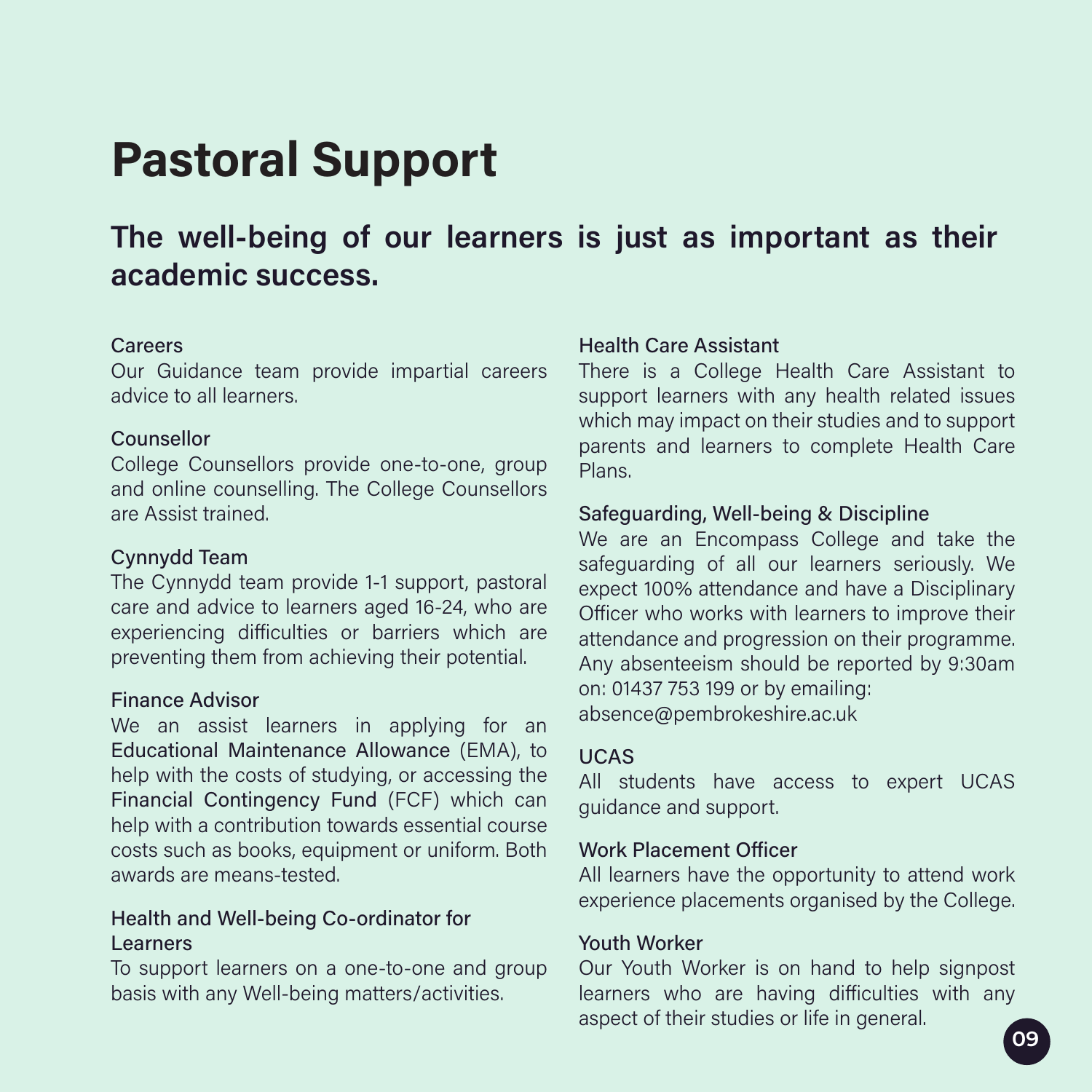# Keeping Learners on Track

## In addition to our extensive pastoral support services, learners also benefit from help to keep them on track and ensure that they reach their full potential.

## Tutorials

Personal tutors are assigned to each learner and they ensure that all learners receive a consistent and appropriate level of support, advice and guidance. This can be in group sessions or on an individual basis. All learners agree to 100% attendance and sign a Learner Agreement at the outset of their course which includes expectations on learner behaviour.

Topics covered in the tutorial programme include: safeguarding, health and well-being, equality and diversity, money skills and study skills. Topics are delivered online or by specialist staff and guest lecturers as part of the tutorial programme.

Attendance is monitored electronically at every lesson and any unauthorised absences are followed up immediately. A strong but supportive Learner Disciplinary Policy is in place to ensure that learners keep to the terms of the Learner Agreement.

## Equality & Diversity

We embrace all aspects of equality and diversity in all of our services and provision.

## Independent Learning

Learners have online access to their Learner Profile along with course materials and assignments through Moodle. Learners are able to log in at home to access their work.

## Learner Profile

The progress of learners is monitored through an online system called the Learner Profile which allows a learner's progress, attendance, positive behaviour and areas of concern etc. to be monitored and followed-up in 'real time'. Learners are set learning targets through individual tutorials which are recorded on the Learner Profile and are monitored through the tutorial process.

#### Learner Progress

Parents/Carers Evenings are held during the academic year where the progress of learners can be discussed. Parents/Carers are also encouraged to take an interest and request the learner shows them the Learner Profile, and review and discuss it together on a regular basis.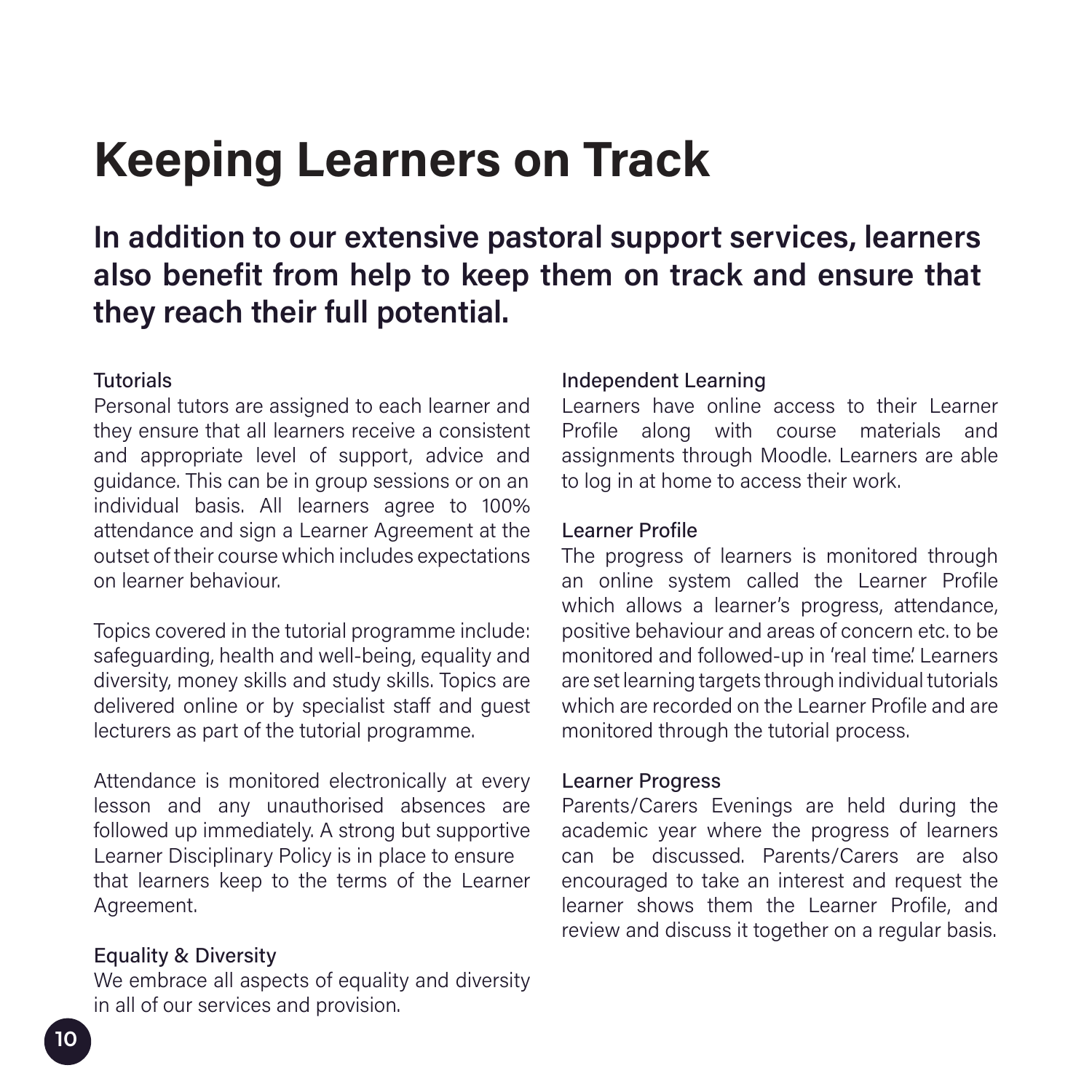# Innovative Teaching

At Pembrokeshire College we engage our learners using a range of different methods, all aimed at getting the best from them whilst equipping them for further study at university or employment.

## Digital Learning

Learners are encouraged to bring their own device to fully engage with their learning. Our virtual learning environment, Moodle, enables learners to access learning resources from anywhere with WiFi access.

Wherever possible, learners are encouraged to work electronically, to achieve high levels of digital literacy and become independent thinkers able to cope with the rapidly changing world of work.

## Digital Resources

The use of digital resources is one of our key strategies for encouraging learners to take charge and personal responsibility of their own learning, an essential skill for further study and employment. Digital resources could include activities within a teaching session, an independent online session or a homework, all of which are planned by teaching teams and are therefore a vital part of learning programmes.

## Skills Development

We prioritise the development of core literacy and numeracy skills assisted by access to the Wales Essential Skills Toolkit (WEST). We encourage an empathy with the issues that will enable young people to become ethical citizens. Skills based qualifications are hosted in first class workshops and studio facilities.

## Skills Competitions

We encourage learners across all subject areas to take part in skills competitions to build their confidence, showcase their skills and enhance their future CVs and university applications. Each year more than 50 learners pick up medals in local, regional and national skills competitions.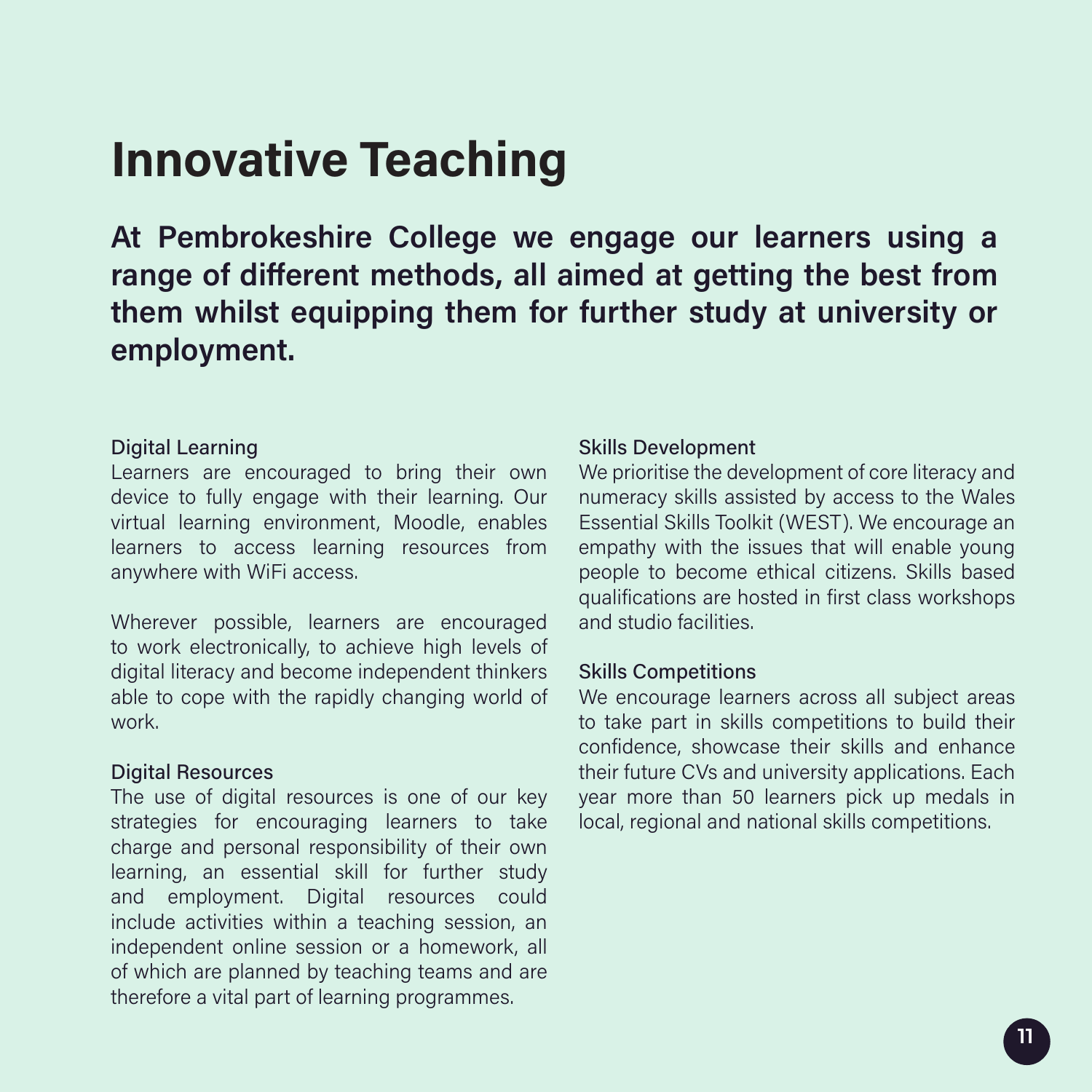# Stretch & Challenge

We offer scholarships worth £500 to learners who have achieved excellent GCSE grades and are looking to pursue A-level subjects at College.

Our Learning and Teaching teams ensure that every learner gets a chance to develop their skills to their highest potential. Learners will benefit from a combination of tasks in the classroom, competitions and extra-curricular activities to stretch, challenge, encourage and inspire them.

Our More Able and Talented programme supports learners who show a particular talent or aptitude be it musical, performance, enterprise or work-related, to support and nurture their aspirations and give them an opportunity to develop these skills.



To find out more about A-level scholarships or SEREN activities, email: ma.thomas@pembrokeshire.ac.uk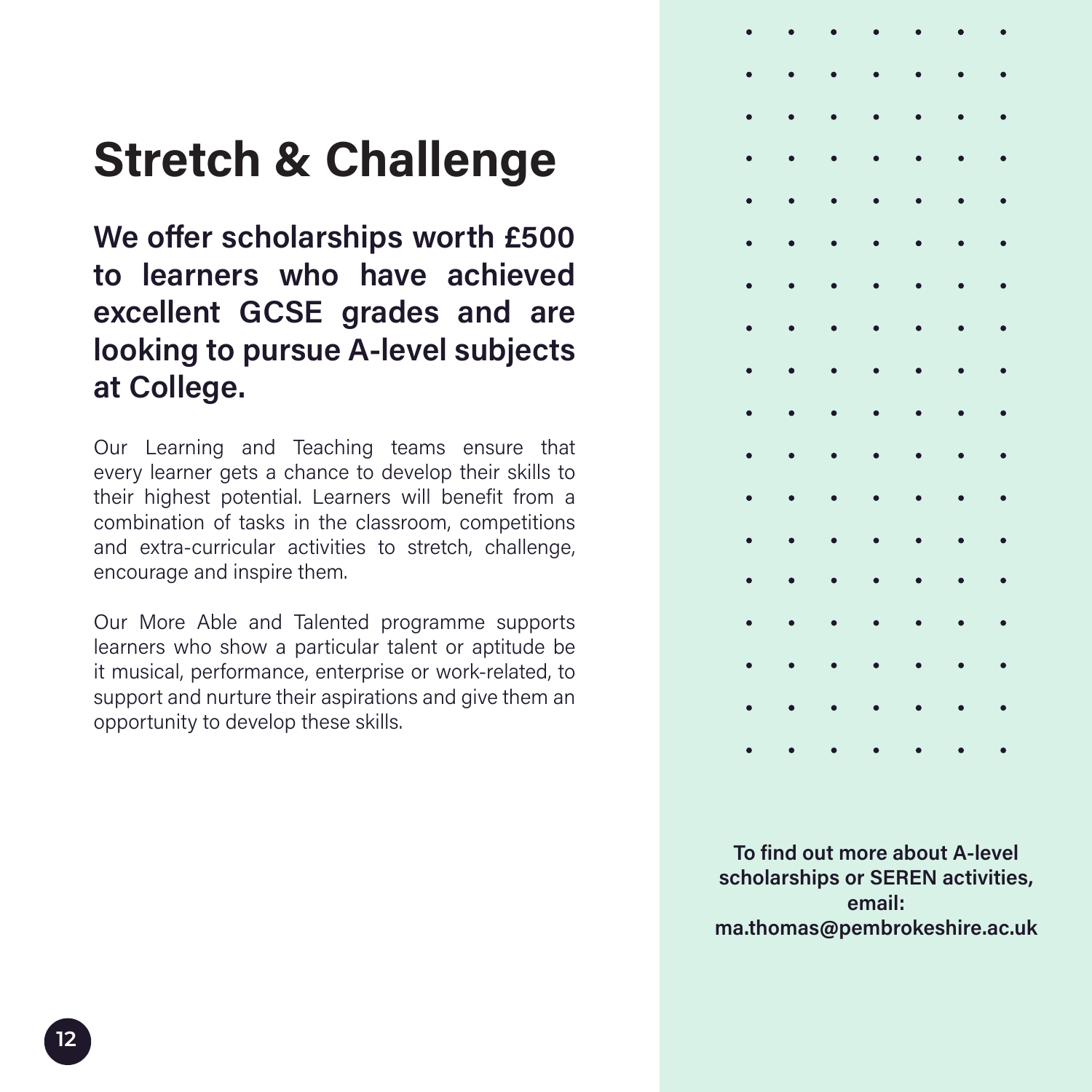# **SEREN**

## Supporting Wales' brightest students.

SEREN is a network of regional hubs designed to support Wales' brightest students to achieve their academic potential and gain access to leading universities. Pembrokeshire College SEREN learners are members of the Pembrokeshire and Carmarthenshire SEREN Hub. Maxine Thomas, Co-Chair of the UCAS Standing Group for Wales, is the College lead for SEREN activity and UCAS applications.

Learners can benefit from:

- » mentoring by external specialists for Oxbridge and Medical school programmes as well as for Russell Group/Sutton Trust 13/30 Universities
- » mock interviews with internal specialists and external consultants
- » support to attend Vet Med & Medlink conferences
- » attendance at the Liberty Stadium events for all potential Russell Group applicants
- » aspirational target setting to enable development and progression
- » access to Villiers Park courses
- » expert UCAS advice
- » an opportunity to follow SEREN Open University courses.



To find out more about A-level scholarships or SEREN activities, email: ma.thomas@pembrokeshire.ac.uk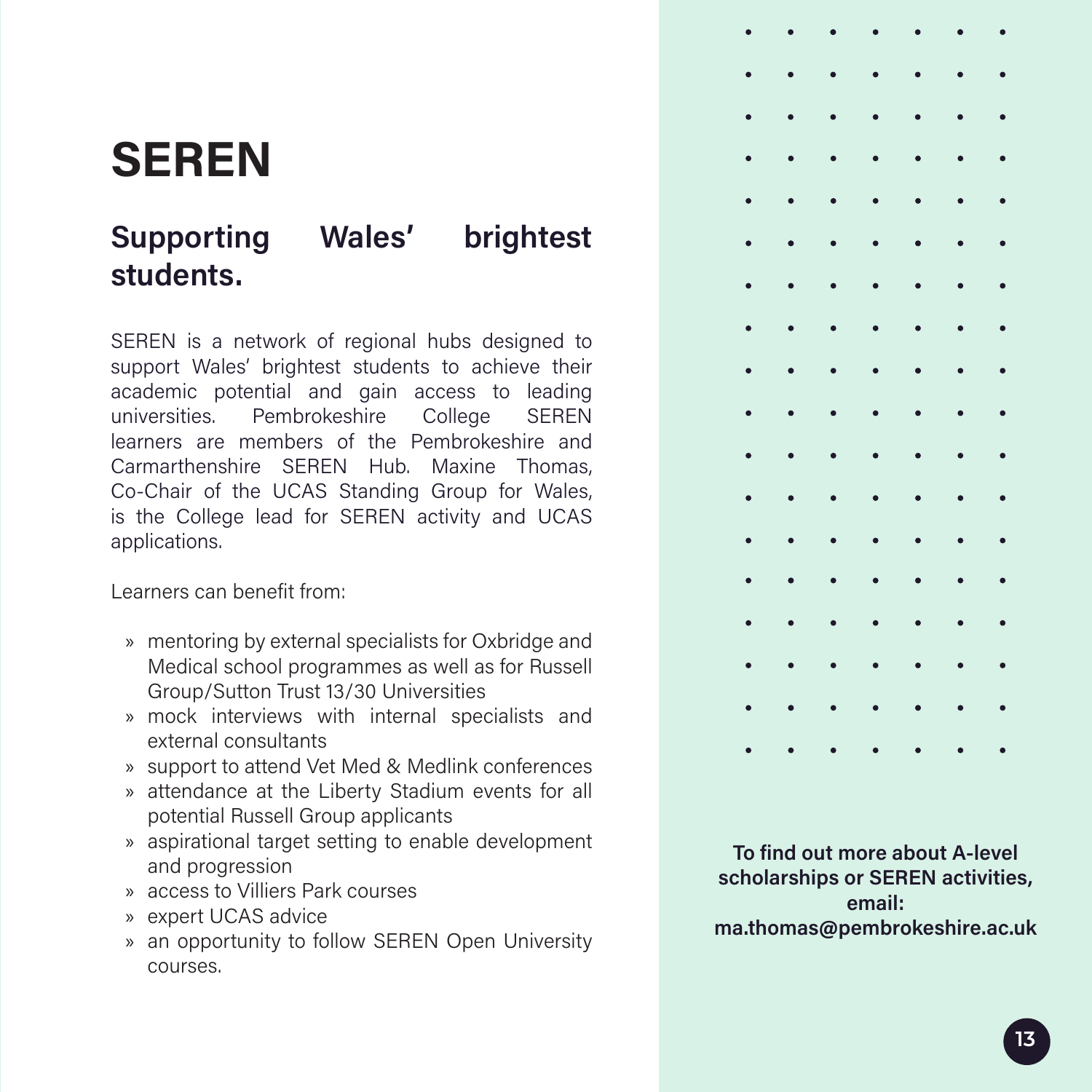# Our Partnership with You

## We achieve the best results when we work together.

Through years of experience we know that learners achieve the best outcomes when there is a genuine partnership between the learner, the College and the parent/carer.

We are committed to ensuring a smooth transition of all learners into the College's learning environment and their educational programme.

A Transition Hub on the College website includes key information relating to College transition activities, Wellbeing Support, Learning Support, Exam Access Arrangements, Learner Finance and transport arrangements.

We work closely with the school and parents/ carers to ensure that we have the correct information about how best to support learners during their transition to College and to ensure that they are on the right programme. This includes sharing key information through a Transition to College reference which has been designed in conjunction with Pembrokeshire Secondary Schools. This reference will provide your child, the school and the College with information relating to current performance, attendance and any other key details of which the school wishes to make the College aware.

## Keeping you Informed

Through parents evenings, alongside regular use of the Learner Profile, we aim to keep you informed of your son or daughter's progress whilst at College.

## Support Arrangements

Our learner support arrangements are some of the best in the sector. We pride ourselves on being able to offer our learners with additional learning needs, learning difficulties and disabilities the additional support they need to not only successfully complete their course but to also enjoy their time at the College.

## Learner Agreement

To cement our partnership we ask that, once your son or daughter enrols at the College, you make yourself aware of the Learner Agreement on the website, prior to the start of term.

## Help us to Improve

As you can see from the information here, there are clear transition processes in place. However, as a College, we are always open to suggestions for improvements to improve our communication and will always welcome feedback from you and your son or daughter on how we have managed their transition to us.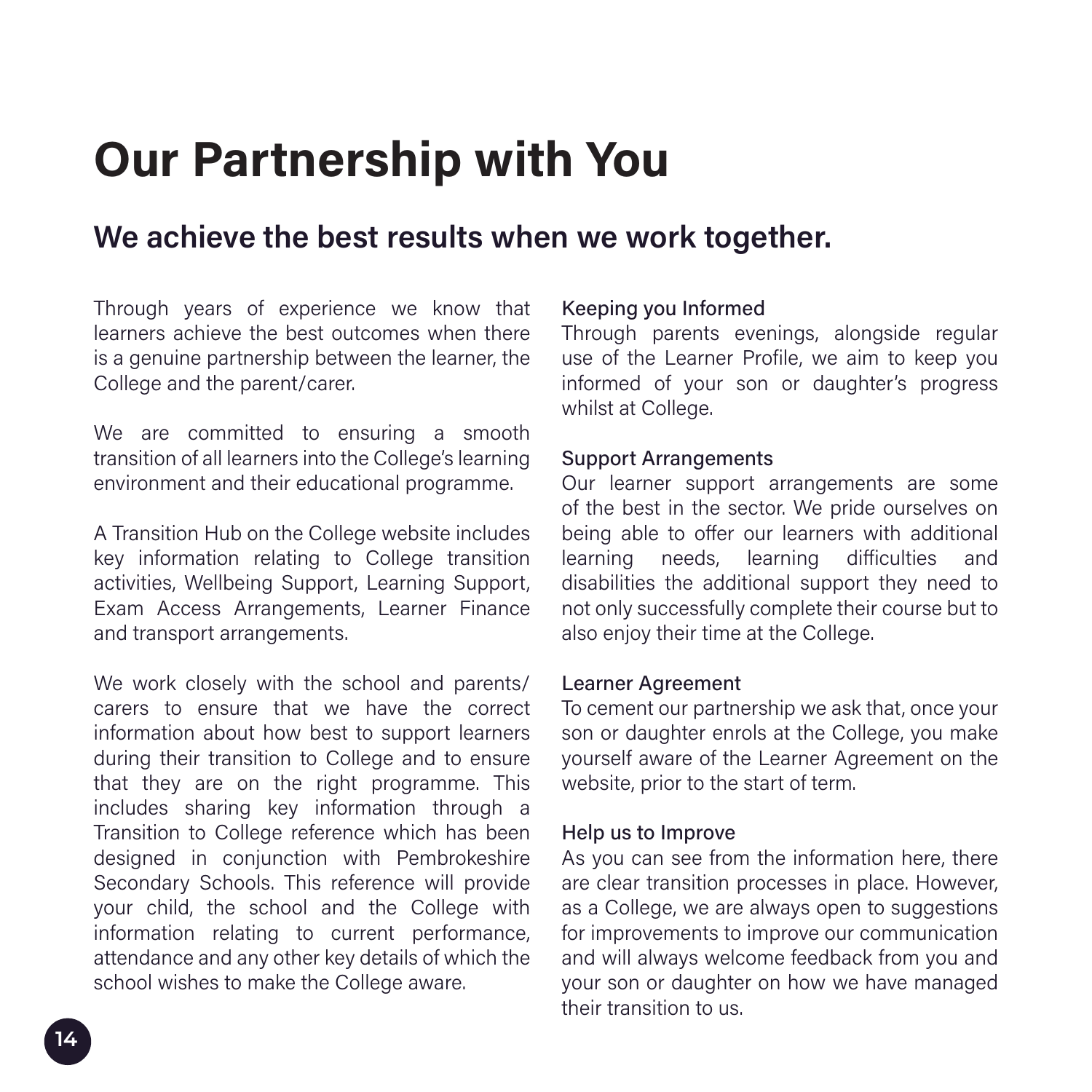# Some Useful Information

Getting to College: On the first day of term you don't need to worry about your son/daughter having a bus pass to access the extensive network of buses traveling to the College. For the first few weeks of each new academic year learners will be able to get on College buses without a bus pass whilst they wait for their pass to be issued. Learners requiring assistive transport should contact Learning Support on: 01437 753 304.

Welsh Language: Learners are encouraged to have an appreciation of Welsh language and culture. Learners who have previously completed any learning through the medium of Welsh will be encouraged and supported to maintain and develop those skills. All learners can access tutorials, essential skills and aspects of their course through the medium of Welsh if they wish to do so.

## Useful Numbers:

Main Reception: 01437 753 000 Absence Line: 01437 753 199 Admissions: 0800 9 776 788 Safeguarding: 01437 753 186 / 07813 546 695 or email: safe@pembrokeshire.ac.uk Learner Finance: 01437 753 134 Learner Support: 01437 753 304